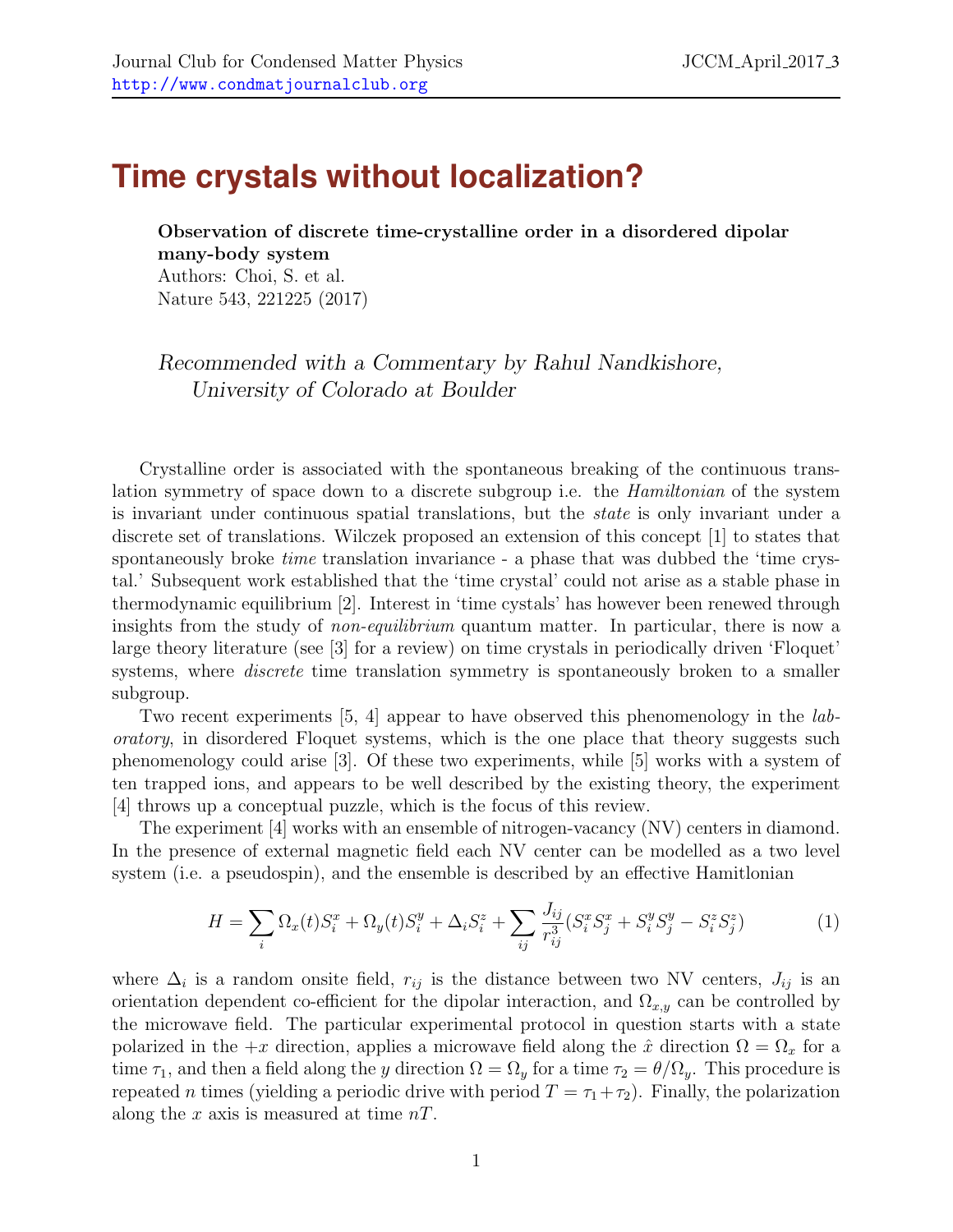It is observed that for short  $\tau_1$ , and for near perfect  $\tau_2 \approx \pi \Omega_y$ , the polarization  $P(nT)$  alternates between positive and negative values, exhibiting 2T periodicity i.e. period doubling occurs. This effect is of trivial origin - each period implements a perfect  $\pi$  pulse (flipping the x component of the spins). However, this period doubling occurs because of fine tuning of  $\tau_2$ , and detuning  $\tau_2$  slighltly away from  $\pi\Omega_y$  causes the effect to disappear. Remarkably, however, increasing  $\tau_1$  by an order of magnitude (which one would think allows the spins to precess more) makes the period doubling robust against detuning of  $\tau_2$ , suggesting emergence (at large  $\tau_1$ ) of a robust time crystal phase. A 'crystalline fraction' can also be defined by constructing the Fourier transform of  $P(nT)$  and examining the spectral weight at  $\nu = 1/(2T)$ . A refinement of the experimental protocol making use of all three spin states of the NV center is also able to realize an apparently stable phase exhibiting period *tripling* i.e. a  $Z_3$  time crystal. However, in my view the experiment is remarkable for the *open* problems that it shines a light on.

Firstly, while period multiplication is strongly suggestive of time crytalline order, it is *not* conclusive - in particular it does not crisply distinguish a time crystalline phase from trivial examples such as e.g. a set of uncoupled spins which are rotated every period by  $2\pi/n$  about some fixed axis. Sharper diagnostics of time crystallinity do exist in the theory literature - I mention in particular [\[6\]](#page-2-5), which introduces an *order parameter* for time crystallinity in terms of connected correlation functions of operators that are far separated in a thermodynamically large system i.e.

$$
\lim_{|\vec{r}-\vec{r'}|\to\infty} \lim_{L\to\infty} [\langle O(\vec{r}, nT)O(\vec{r'}, 0) \rangle - \langle O(\vec{r}, nT) \rangle \langle O(\vec{r'}, 0) \rangle] \tag{2}
$$

where  $O(\vec{r}, nT)$  is an operator in the Heisenberg representation at position  $\vec{r}$  and time  $nT$ , and  $L$  is the system size. In a time crystalline phase, this *spatiotemporal* correlator should be non-zero for operators O that transform non-trivially under time translation by  $T$ , but trivially under some subgroup (e.g. translation by  $nT$  with  $n > 1$ ). This definition *does* exclude trivial examples, and includes a thermodynamic limit (as must any definition of a true phase of matter). However, detection of this spatiotemporal order remains a open challenge for experiments.

In addition, the experiment throws up a major *theoretical* puzzle. The theory of time crystals ([\[7,](#page-2-6) [8\]](#page-2-7)) relies on many body localization (MBL) to protect the order [\[9\]](#page-2-8). However, general arguments [\[10,](#page-2-9) [11,](#page-2-10) [12\]](#page-2-11) suggest that a Hamiltonian with  $1/r^3$  terms is 'too long ranged' to admit of a locator expansion, and thus (in the conventional understanding) cannot be localized. The basic argument is due to Anderson, and works as follows [\[10\]](#page-2-9) - consider a Hamiltonian with a  $1/r^{\alpha}$  hopping term. In a ball of radius R there are  $R^d$  states to hop to, with a typical energy splitting  $\sim R^{-d}$ , whereas the typical matrix element is  $1/R^{\alpha}$ . Hopping occurs if the matrix element exceeds the level splitting. If  $\alpha < d$  then one can always find another state to hop to (for large enough  $R$ ), and so localization is impossible. The case  $\alpha = d$  is critical according to this argument, but is still expected to delocalize [\[11\]](#page-2-10). A refinement of this argument by Burin [\[12\]](#page-2-11) states that for two body 'interaction' terms that fall off as  $1/r^{\alpha}$ , it is  $\alpha < 2d$  that leads to delocalization, because the number of available two body rearrangements in a ball of radius R grows as  $R^{2d}$ . Both by the Anderson and the Burin criteria, dipolar interactions in three dimensions should be 'too long ranged' to admit of a localized phase. However, in the theoretical understanding, localization is necessary to